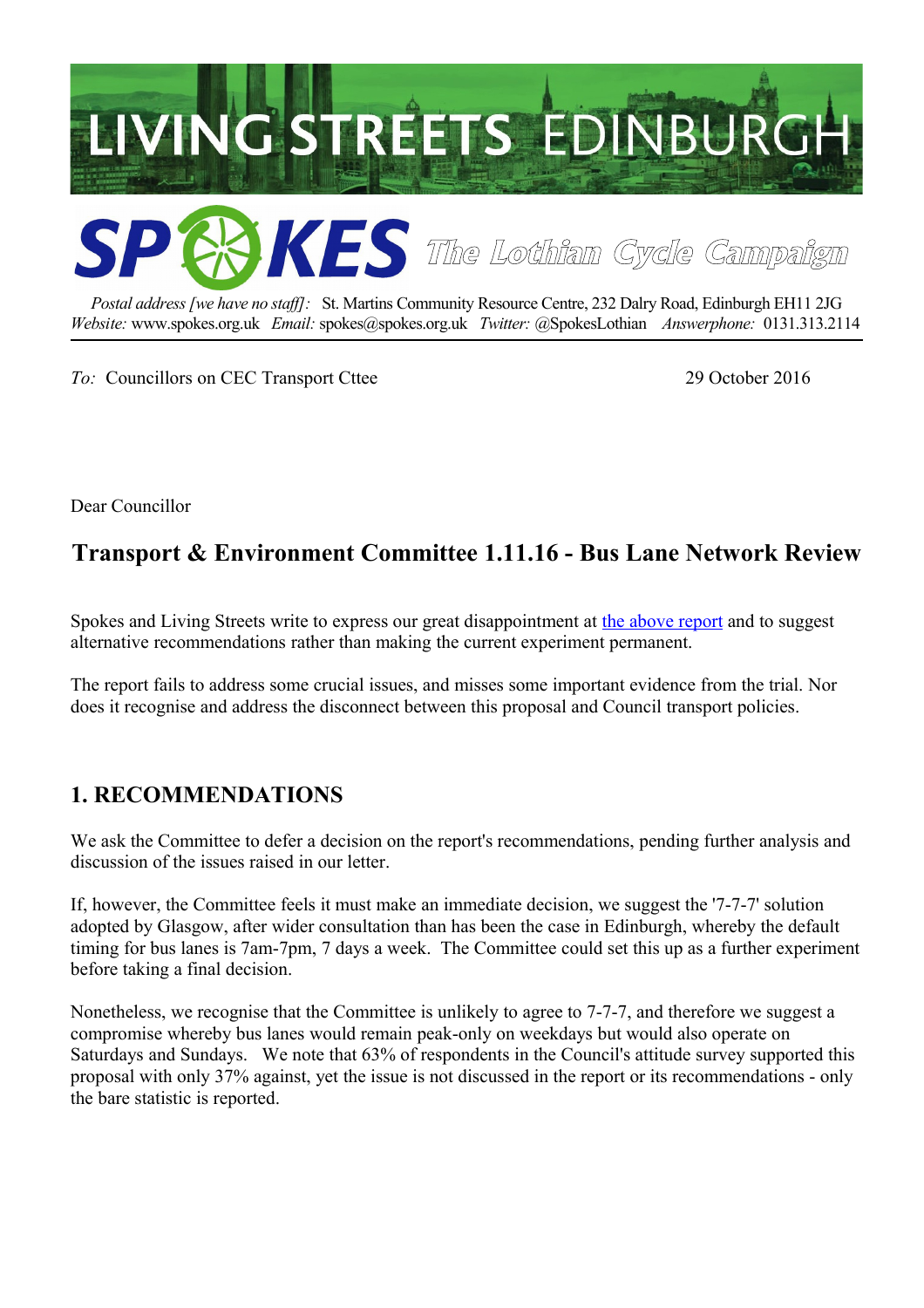## **2. RATIONALE AND COMMENTS ON THE REPORT**

#### **2.1 Danger to cyclists**

The report states clearly that the proposal *"will affect cyclists, by reducing the amenity provided by bus lanes.*" Making cycling conditions worse is contrary to council policy and should only be pursued if there are very clear benefits which outweigh this loss. The report shows no such benefits. Below we give a clear example of the actual dangers, let alone "loss of amenity," which the proposal brings.

We urge Committee members to watch [this short video,](https://twitter.com/mike3legs/status/774263760940851201) sent to us by a cyclist, taken with his headcam – it shows, first, the back view as a car approaches, then the front view as the car overtakes.



*In watching the video, note the following...*

- $\bullet$  There is no value in the motorist being allowed to use the bus lane there is plenty space in the main traffic lane, with traffic travelling at a similar speed.
- The motorist appears more concerned with keeping within the thick white line of the bus lane than with passing the cyclist at a safe distance, in keeping with the Highway Code.

In summary, the video illustrates an entirely unnecessary danger to the cyclist, and the sort of incident which deters people from taking up cycling – the opposite of what Edinburgh wishes to encourage.

#### **2.2 Disbenefits to pedestrians**

Whilst the report acknowledges that the proposal reduces cyclist amenity, it does not make the same point for pedestrians, although this is clearly the case and should be corrected in the report. Keeping moving traffic one lane away from the footway greatly improves the pedestrian experience in terms of noise, splashing, pollution and general ambience – as the attitude survey suggests (2.3 below).

Despite an explicit request by Living Streets, no breakdown of the attitude survey is given by age, by mobility handicap, by child accompaniment, by buggy use, etc – although this data was collected. The generalized results, which include many relatively able-bodied adults, may mask traffic barrier and safety problems faced by the more vulnerable. According to Q17, 14% of interviewees reported a disability, and the interviewer noted use of stick, wheelchair, buggy etc - the attitudes of this group would have been of particular interest, even though the sample is not large.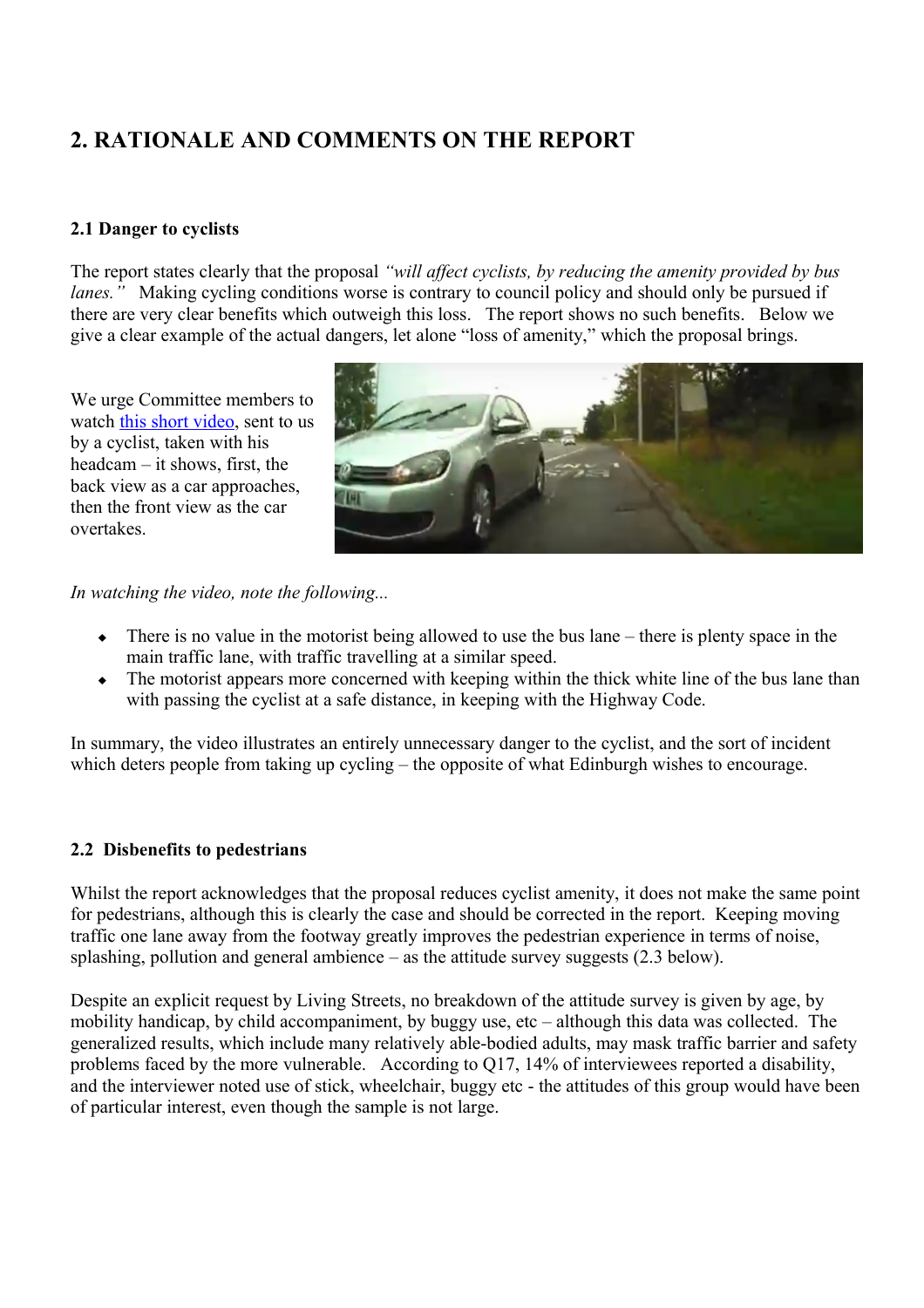#### **2.3 Cyclist & pedestrian attitudes**

Whilst the report presents the findings of the attitude survey in a relatively positive light, a different interpretation is possible. For example, the survey results show a clear view that conditions have deteriorated compared to a year ago, before the experiment began. In nearly all the following questions, 20%-40% of respondents felt that conditions were now worse, compared to just 3%-10% who felt they were better (the remainder not noticing any difference)...

- $\leftrightarrow$  Speeding in the bus lane
- $\leftarrow$  Parking in the bus lane
- Crossing the street
- Journeys take longer
- $\leftarrow$  Feels less safe for cycling
- Street is worse for walking or cycling

#### **2.4 Bus issues**

The Lothian Buses statement includes, *"Bus lanes are an effective mitigation measure for congestion and as such their provision is important in encouraging modal shift to public transport"* and *"The analysis did not show a conclusive effect on transit times but did show a consistent marginal increase."*

Thus Edinburgh's award-winning bus company clearly states the importance of the bus lane network and reports a *"consistent marginal increase"* in journey times – albeit not a large increase.

Unless the Council can show a major overall benefit to the city from this proposal – which the report patently fails to do – there should be no question of imposing even marginal disbenefit on Lothian Buses.

We also note that Prof David Begg (who introduced Edinburgh's Greenways bus network when he was Transport Convener, and is an expert on public transport) [has recently stated,](http://www.edinburghnews.scotsman.com/news/transport/greenways-journey-times-up-18-minutes-1-4144254) *"When they were first introduced, Edinburgh was the only city in the UK to show a consistent improvement in bus journey times. However, since then bus journey times in Edinburgh have reverted to the UK norm and have been increasing by ten per cent every decade."* He then warned against making the current experiment permanent *"or congestion will worsen, journey times will increase further and the council will lose out financially because its dividend from Lothian Buses will drop."*

As a separate but related issue, parking in bus lanes needs effective enforcement. This is a major cause of delay for buses, whilst for cyclists it means moving out of the relative safety of the bus lane and into the main traffic stream – a manoeuvre with which regular cyclists are familiar but which is particularly daunting to the new cyclists that the council wishes to encourage. Possibly a proportion of the Council's dividend from Lothian Buses should be ring-fenced for additional enforcement.

#### **2.5 Car issues**

No evidence is presented in the report that the experiment has speeded up car trips or reduced congestion. Indeed, most cars have always stayed out of the bus lanes because of the potential delays resulting from occasional (or frequent) parked cars. Therefore the benefit of allowing cars into bus lanes off-peak, when the main traffic lane usually has more than adequate capacity, is hard to fathom.

Given therefore that bus lanes are vital for buses in the peak, and have no great value for cars in the offpeak, the obvious solution for simplicity and consistency would be the 7-7-7 policy in section 1 above.